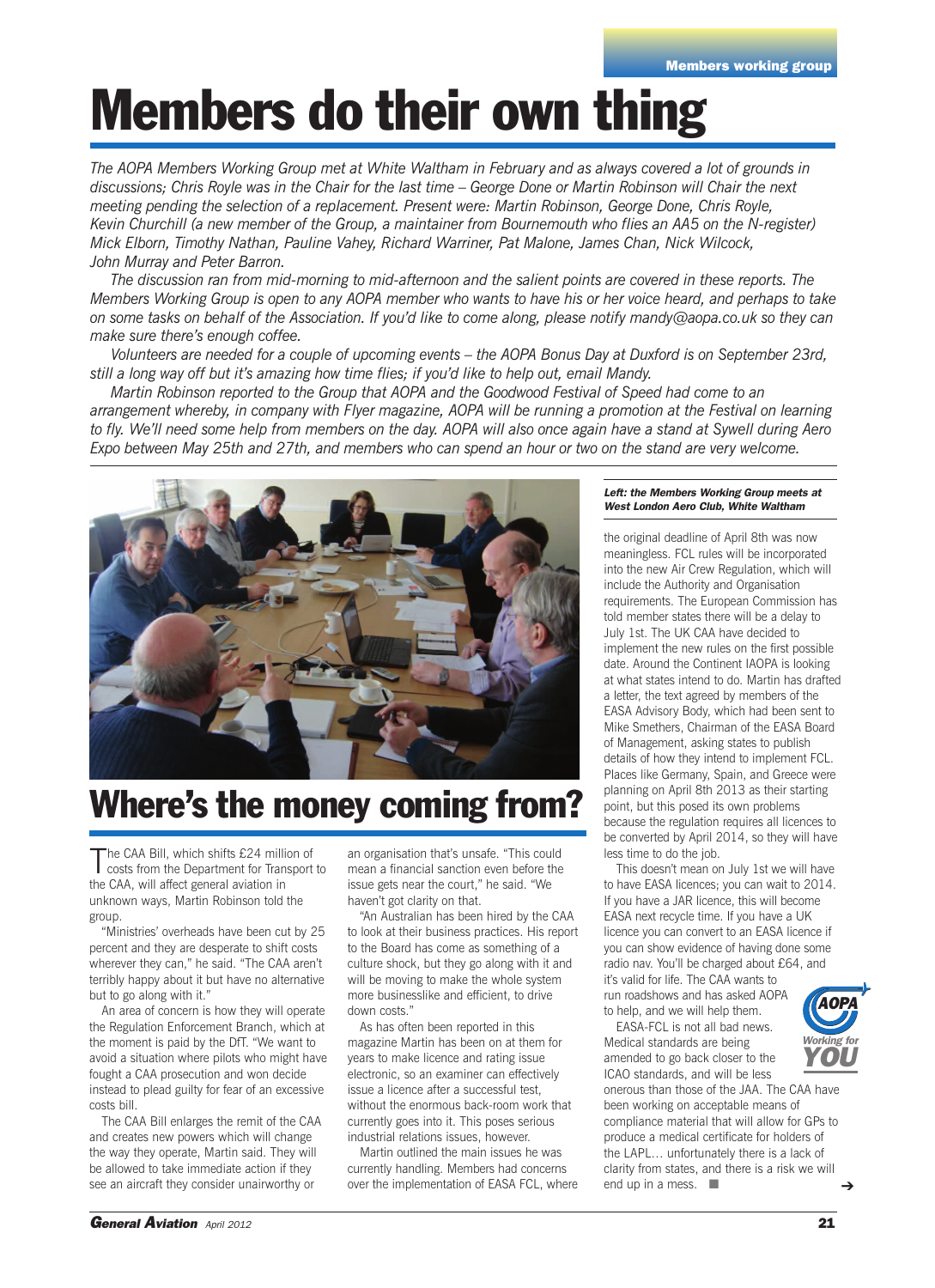#### ➔ **LAMPs going out all over Europe**

EASA and the CAA seem to be worked at<br>
cross-purposes on light aircraft maintenance, with both organisations conducting separate reviews of its regulation.



Kevin Churchill reported that an EASA audit had found that the Light Aircraft Maintenance Programme, as supported by the CAA, was not compliant with

EASA requirements, and the CAA has come up with a generic maintenance programme (GMP) for light aircraft. People who have already incurred huge costs getting into ARCs are now faced with a

complete reassessment of the maintenance status of each aircraft. The CAA say they've consulted with industry on this. "I'm wondering how much consultation there was," he said. "My concern is that this is another nail in the coffin, as it will cost the earth to implement."

George Done, who also chairs AOPA's Maintainers Working Group, said the CAA did consult with some people – he was invited to a meeting at the CAA with members of the AOPA group. The CAA listened politely, and later announced this new system. "One maintainer, when he saw this, asked why we had bothered

going because they took no notice of anything we said."



At the European level there is a task force looking through Part M as it applies to GA aircraft, with a brief to investigate whether its extraordinary complexity and cost is necessary for GA. George said: "They are talking about a new GMP, but the EASA version is quite different from the CAA version."

AOPA has pointed out the need for a joined-up approach on this. More discussions are planned in the days to come. ■

### **Housekeeping corner**

**AOPA Members Working Group Chairman Chris Royle is stepping down from the role, and the change prompted an introspective discussion of how the Group could operate most effectively. It has scored some big successes, and has been at its most useful when it has had a goal – AOPA Chairman George Done mentioned the Mentoring Scheme, support for the Wings Scheme, and the Duxford bonus days. But Timothy Nathan thought group membership had ossified and wondered whether there were ways of bringing new people in.**

**Martin Robinson said continuity was no bad thing; progress had suffered when people popped in and out of involvement, especially when they had taken on work. Martin also said the tone of some meetings had been antagonistic and the inflamed rhetoric could usefully be dispensed with; robust discussion was one thing, abuse was another.**

**To coincide with the change of Chair, George and Martin had revisited the Terms of Reference and had added a new one, "to provide support and progress reviews for specific projects that benefit the membership at large". After discussion, the text was amended to read "specific projects and campaigns".**

**It was thought that where the MWG had not succeeded it was in large measure because of the failure to provide a committed co-ordinator for the airfield and regional reps. This pivotal position had not been properly filled, and it was fundamental to the success of all our projects to find the right**



person to do the job. While national meetings of reps was suggested, it was thought that unless there was follow-up driven by a coordinator, any benefit would be short term. It was thought Chris Royle and Mick Elborn could jointly take this on. The regional reps concept and network needed a relaunch. As a first step Martin, George, Mick and Chris are to meet to discuss what the reps' objectives are. Kevin Churchill asked whether we do not need two groups - one doing the talking, the other engaged directly in specific projects. Progress could perhaps be hampered by the fact that we were talking about so many things. This thought is **carried over to the next meeting.**

### **Excessive landing fees**

James Chan and Martin Robinson are to meet again to disculate are conomically ames Chan and Martin Robinson are to meet again to discuss counter-productive. Martin said he'd recently had a meeting at Bristol, where they'd agreed to freeze the landing fees, although there will be a small increase in air traffic service charge. James Chan pointed out the landing fee was £171, so it wasn't going to do much for their GA traffic. Martin said they were setting up a GA consultancy group at the airport.

John Murray said GA should be considered as useful for keeping regional airports viable until the upturn in commercial traffic comes back. Handling charges were a major disincentive in places like

Liverpool where you could be charged £70 for a minibus that took you ten yards.

Martin thought it might be time to start a campaign to impress upon airports the fact that the EC handling mandate permits selfhandling. In the EC Directive, Article 7, it was clear that airports must allow self-handling. The magazine should publish the text of that directive. He would write to the DfT to remind them that selfhandling is permissible – the text says: "shall be made available."

Martin thought he and James Chan could write to all the airports pointing up the self-handling provision. Some agents were charging for what they made available, not what they do. At Bristol the possibility of off-peak landing charges had been discussed – Timothy Nathan pointed out that a similar system is in operation at Manchester where the take-off fee could get down to around £25. ■